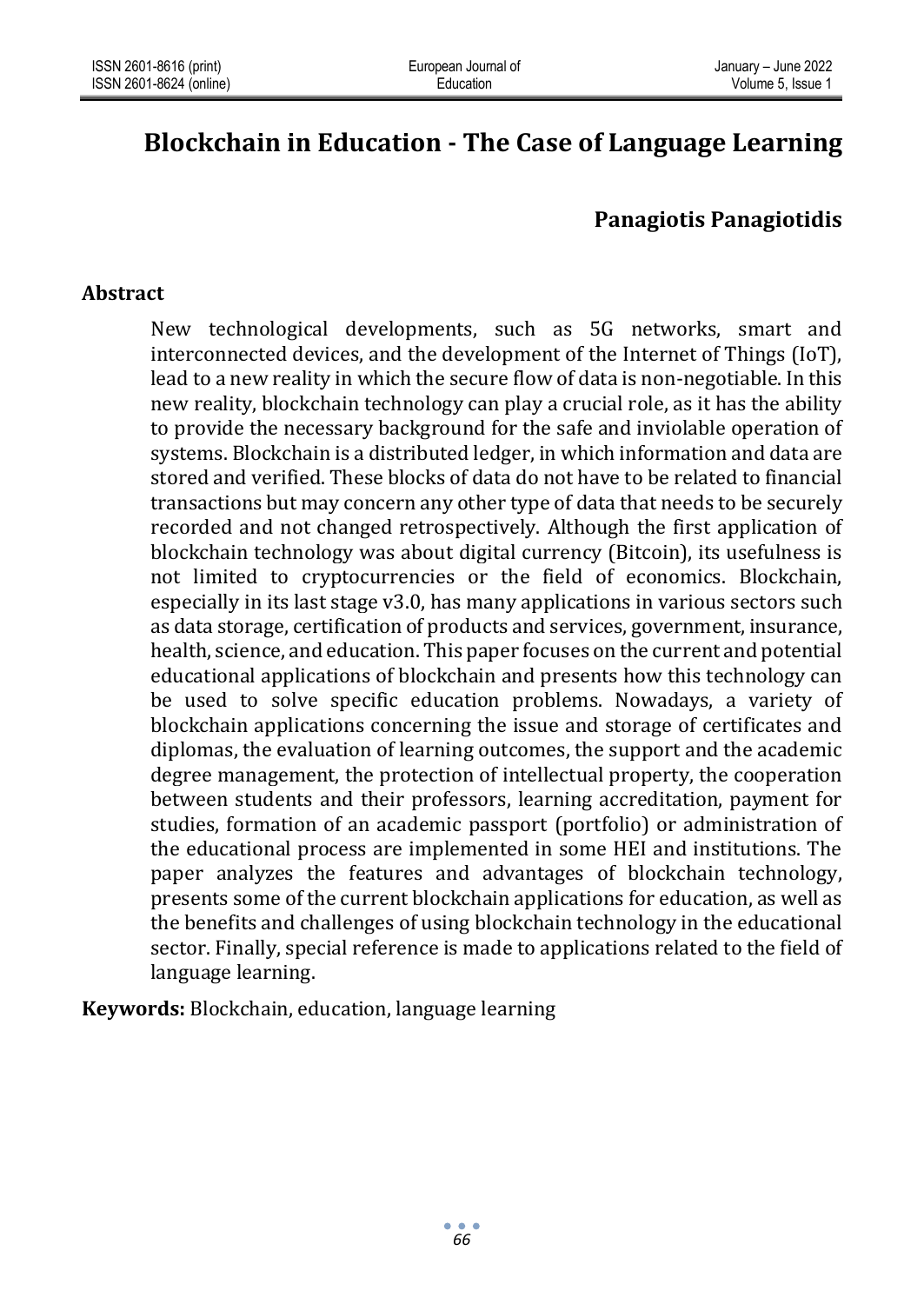## **Introduction**

## **Cryptocurrency and Blockchain technology**

Nowadays, as financial transactions between both individuals and organizations or companies are carried out through the internet, the security of transactions is emerging as a matter of paramount importance. Traditionally, banks and large financial institutions are responsible for maintaining the security and validity of transactions. This, however, on the one hand has a significant cost, which is paid by the traders and, on the other hand, allows the complete recording and control of all transactions by the intermediaries.

The idea of creating cryptocurrencies emerged as a solution to avoid these restrictions on the movement of capital and made its first appearance after the collapse of the Lehman Brothers in 2008. The first cryptocurrency to be released was Bitcoin and its goal was to create an alternative way of electronic transactions, which does not depend on intermediaries, but allows secure and unquestionable direct transactions between its users. Its creation is attributed to Satoshi Nakamoto probably a pseudonym for a team of IT and economics experts - who first described the basics of creating an e-commerce system independent of financial institutions and free from government interference and manipulation. This system, based on a peerto-peer network, could ensure anonymous and secure transactions, using a "proof-ofwork" consensus mechanism to create a public transaction history that could not be compromised by an intruder (Nakamoto, 2008).

However, the creation of Bitcoin was based on the pre-existing Blockchain technology, which was not created for the sole purpose of applying cryptocurrencies. It was introduced in its original form by D. Chaum in 1982. Chaum proposed a similar transfer protocol, which was later further developed in 1991 by S. Haber and W. Scott Stornetta, who described the creation of an encrypted data block chain (Bharathan, 2020). At this point, it should be made clear that Bitcoin - and cryptocurrencies in general - and Blockchain are two different things. Cryptocurrency is the means by which transactions are made, and Blockchain is the system that supports, verifies, approves, records and ensures the security and validity of transactions.

#### **What is Blockchain?**

Blockchain is a chain of digital blocks that contain data. The data chain is formed so that each block is inextricably linked to the previous block, through cryptographic methods. Thus, if someone attempts to make a change to a block, all the following blocks must be changed in order for the chain to remain valid, otherwise all blocks after what has changed will be invalid (Nofer et al, 2017).

In essence, blockchain is a distributed ledger in which information and data are stored and verified. This ledger is public, and as mentioned above, cannot be modified, so there is a guarantee that all data and transactions that have been recorded are valid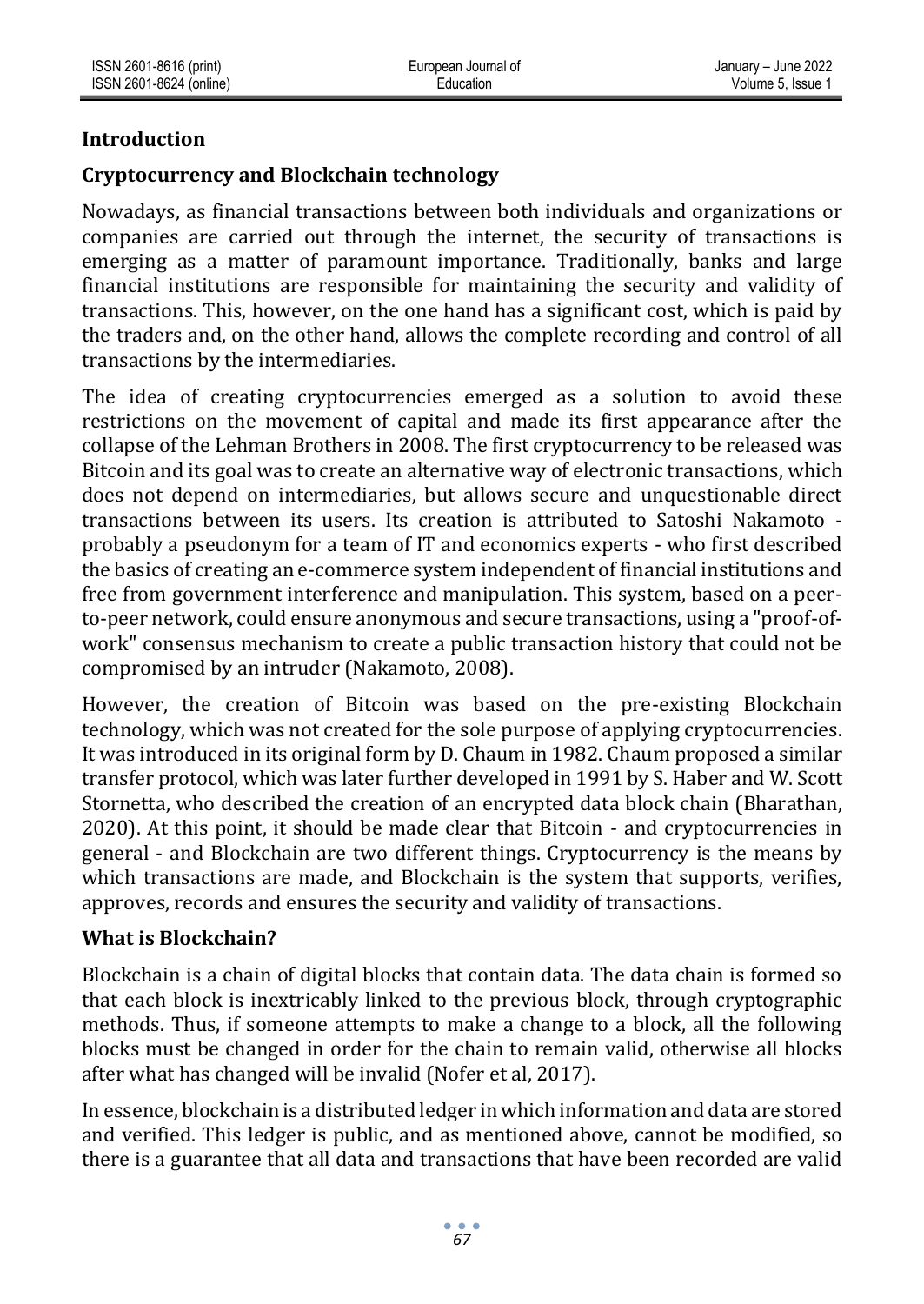| ISSN 2601-8616 (print)  | European Journal of | January - June 2022 |
|-------------------------|---------------------|---------------------|
| ISSN 2601-8624 (online) | Education           | Volume 5. Issue 1   |

and unquestionable. However, its fundamental difference from the usual ledgers and databases is that it is not maintained by a central authority, but by the users, the socalled nodes, who have installed the required software. Consequently, the registry on a blockchain platform is not located in one place but is distributed, so that it is maintained and synchronized by all nodes at the same time, so that all nodes have the same updated registry. Thus, when making a money transfer, for example, it is not confirmed by a central management that keeps the transaction register (eg a bank) but is verified by all nodes (users) who keep the same register and update it at the same time. This way, it is no longer necessary to have a trusted intermediary, such as a bank, since the trust of users is based on the automatic confirmation of transactions through the software. The data exchange takes place in the Peer2Peer (P2P) network of connected computers (nodes), which, the more they are, the greater the security and validity they offer to the system. This model ensures that security is superior to a client-server system, since, if a node stops working, the system does not crash, and the data is secure.

The four main types of blockchain are public (permission less, no central authority), private (permissioned, controlled by one authority), consortium blockchains (permissioned, controlled by a group of organizations), and Hybrid (controlled by a single organization, but with some permissionless processes) (Wegrzyn & Wang, 2021). In a public blockchain directory (eg Bitcoin) anyone can write or read. In contrast, in a private directory, all participants in the chain are known and trusted (for example, internal orders in a company or organization) and are the only ones with access to the directory. The type of data as well as the way in which the data is registered and verified are determined by the software of each specific blockchain platform.

In the case of a transaction, a consensus is first reached between the users (nodes), for the correctness of the data entered in the register. Users are anonymous, since their accounts (digital wallets) do not contain any personal information. However, the content of the accounts as well as the history of the transactions made with them is visible to everyone, as well as their address, which is, obviously, unique.

#### **Blockchain evolution**

Since its first application with the Bitcoin cryptocurrency, blockchain technology has not stopped being improved by computer scientists, cryptographers, mathematicians, and financial experts. Blockchain 1.0 was used for cryptocurrencies, payment systems of foreign exchange, small-value payments, and simple cash transactions (Swan, 2015).

A first major development was the smart contracts introduced by the secondgeneration blockchain system Ethereum (Nofer et al, 2017). Smart contracts are small computer applications that impose specific conditions and criteria to be met (effectively a sequence of 'if this then that' variables) before registering them in the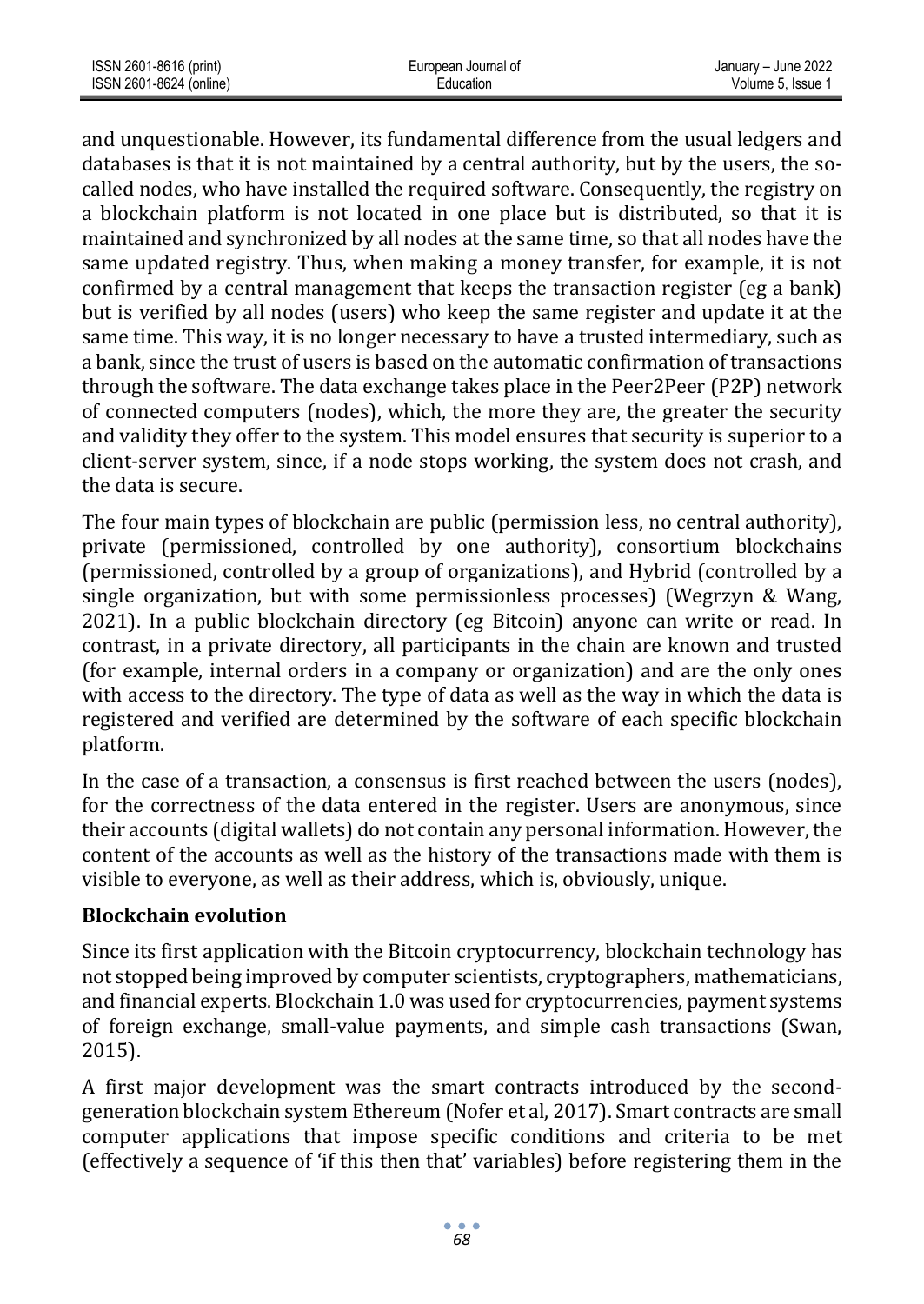| ISSN 2601-8616 (print)  | European Journal of | January - June 2022 |
|-------------------------|---------------------|---------------------|
| ISSN 2601-8624 (online) | Education           | Volume 5. Issue 1   |

blockchain, a procedure that takes place without the intervention of a third party (Alammary et al, 2019). This allowed the technology to extend to financial instruments such as loans and bonds and other banking instruments instead of applying it only in cash transactions. Subsequently, Blockchain 2.0 deals with properties, securities trading, smart contracts, and other areas of finance (Bhaskar et al, 2020).

Another important technological development is the gradual evolution of consensus mechanisms, from proof-of-work, which requires enormous computing power, to proof-of-stake that uses more financial tools to offer the same level of security. Equally important is the transition to blockchain scaling, which no longer uses all computers to verify transactions, but only those necessary for each transaction, obviously providing the same level of security, while greatly speeding up the process (Gupta, 2017).

The next generation, Blockchain 3.0, uses decentralized storage and decentralized communication and focuses on the development of applications in sectors such as egovernment, health care, science, culture, and art (Swan, 2015; Alammary et al, 2019). As Efanov & Roshlin (2018) put it, we can identify three phases of development: Blockchain 1.0 as digital currency, Blockchain 2.0 as digital economy, and Blockchain 3.0 as digital society.

Nowadays, research continues in Blockchain 4.0, which promises to offer solutions and approaches that make blockchain technology suitable to business demands - "Industry 4.0" demands- in order to support supply chain management, financial management systems, workflow management and asset management (Bhaskar et al, 2020).

## **Fields of application of Blockchain technology**

According to Chen et al (2018), blockchain technology is characterized by decentralization, traceability, immutability, transparency and can handle currency properties. These technical features can lead to systems with specific advantages in terms of Reliability, Trust, Security and Efficiency.

What blockchain technology really offers is a fast, secure, valid, and unquestionable way to make transactions, as well as a reliable distributed control mechanism, which eliminates any possible breach, both because the data is public and because the encryption method is virtually inviolable. Although the first application of blockchain technology was about digital currency (Bitcoin), its usefulness is no longer limited to cryptocurrencies or the field of economics. Blockchain, especially in its last stage v3.0, has many applications in various sectors such as:

- e-government, e-voting and elections, but also digital identities, for obvious reasons of security and avoidance of violation or change,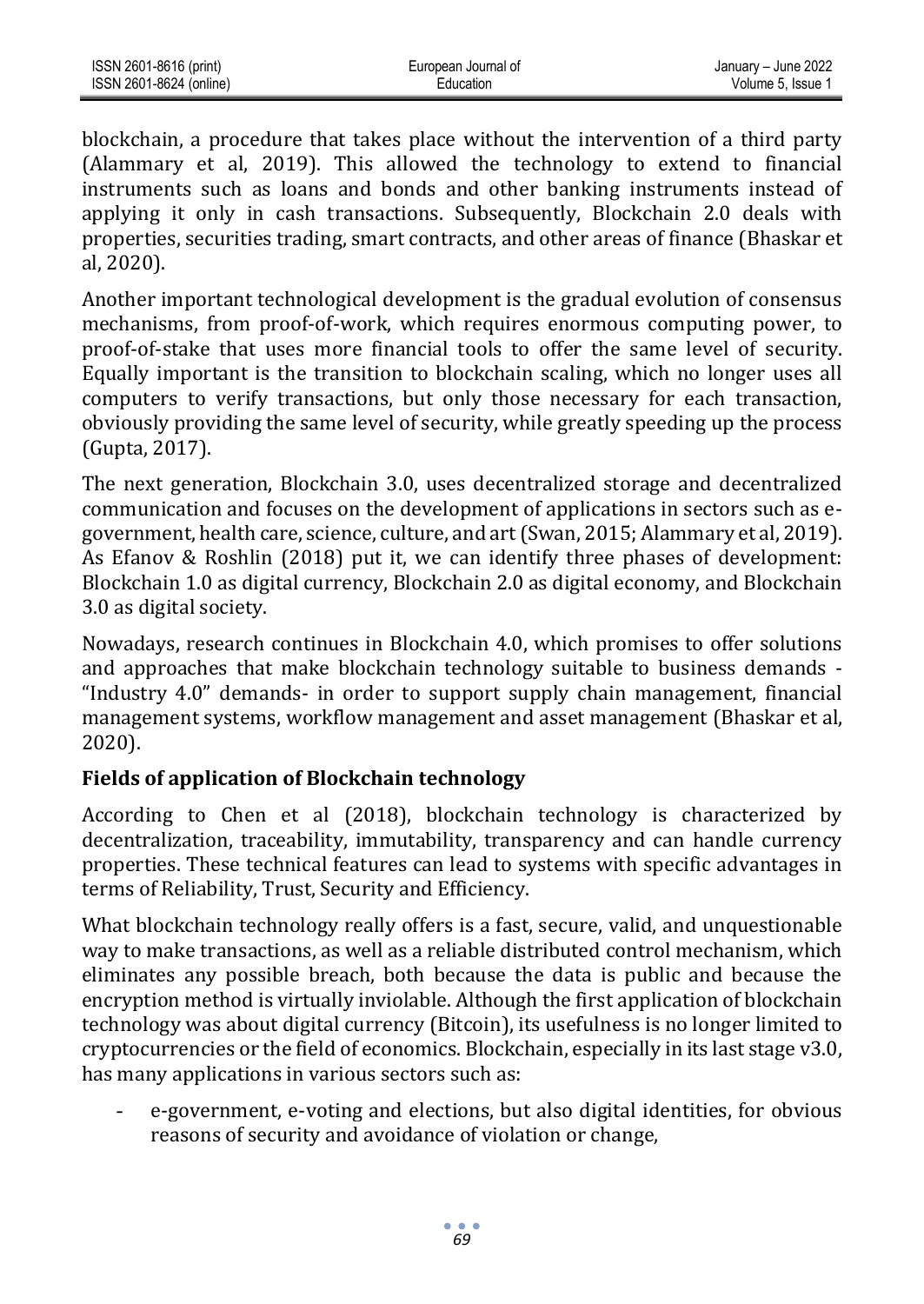- insurance, secure keeping of registers and records, such as the land registry, property registry,
- tax office, company accounting,
- health, secure keeping and exchange of medical records,
- the food industry and the supply chain to record all information about an animal or food, from breeding / production to final sale,
- transport, for the organization and monitoring of data and products,
- autonomous driving, payment of tolls, refueling and drones,
- certification of various products and services,
- management of intellectual property issues such as the distribution of fees or usage rights but also for the immediate payment of the relevant fees directly by users,
- the audio streaming industry for the accurate recording of the movement of each song, and, through smart contracts, the attribution of copyright to artists,
- the digital art market for the certification of the authenticity of digital works. NFT (Non-Fungible Token) technology, a form of token used in the Ethereum blockchain, has been developed in this direction and, of course,
- education.

In the following paragraphs, the different areas in which blockchain technology can be useful in issues that concern educational organizations and applications are examined.

# **Blockchain applications in education**

Research on the use of blockchain in education has seen a significant growth in the last five years, as numerous research proposals suggest systems that try to meet a wide range of needs in various educational fields. In 2017, Grech & Camilleri (2017) published, on behalf of the European Commission's science and knowledge service Joint Research Center (JRC), a report in which they explored the perspectives that blockchain technology gives to education. They concluded that blockchain-based systems could be used for permanent protection of certificates, for automatic recognition and transaction of credits, to maintain a lifelong training passport, to verify the multi-stage accreditation, to track intellectual property, to identify or to receive payments from students and to provide financing of students. Several other researchers such as Sharples & Domingue (2016), Albeanu (2017), Pina et al (2017), Ezeudu et al (2018), Nespor (2019), Alammary (2019), and Fedorova & Skobleva (2020) proposed their own more extended or more concise categorizations.

# **Methodology**

For the purposes of this research, a search in IEEE and Google Scholar was conducted and the most cited scientific papers from 2015 until today were collected and analyzed. A total of 64 publications related to blockchain applications in education were studied, 6 of which were related to language education. As emerged from the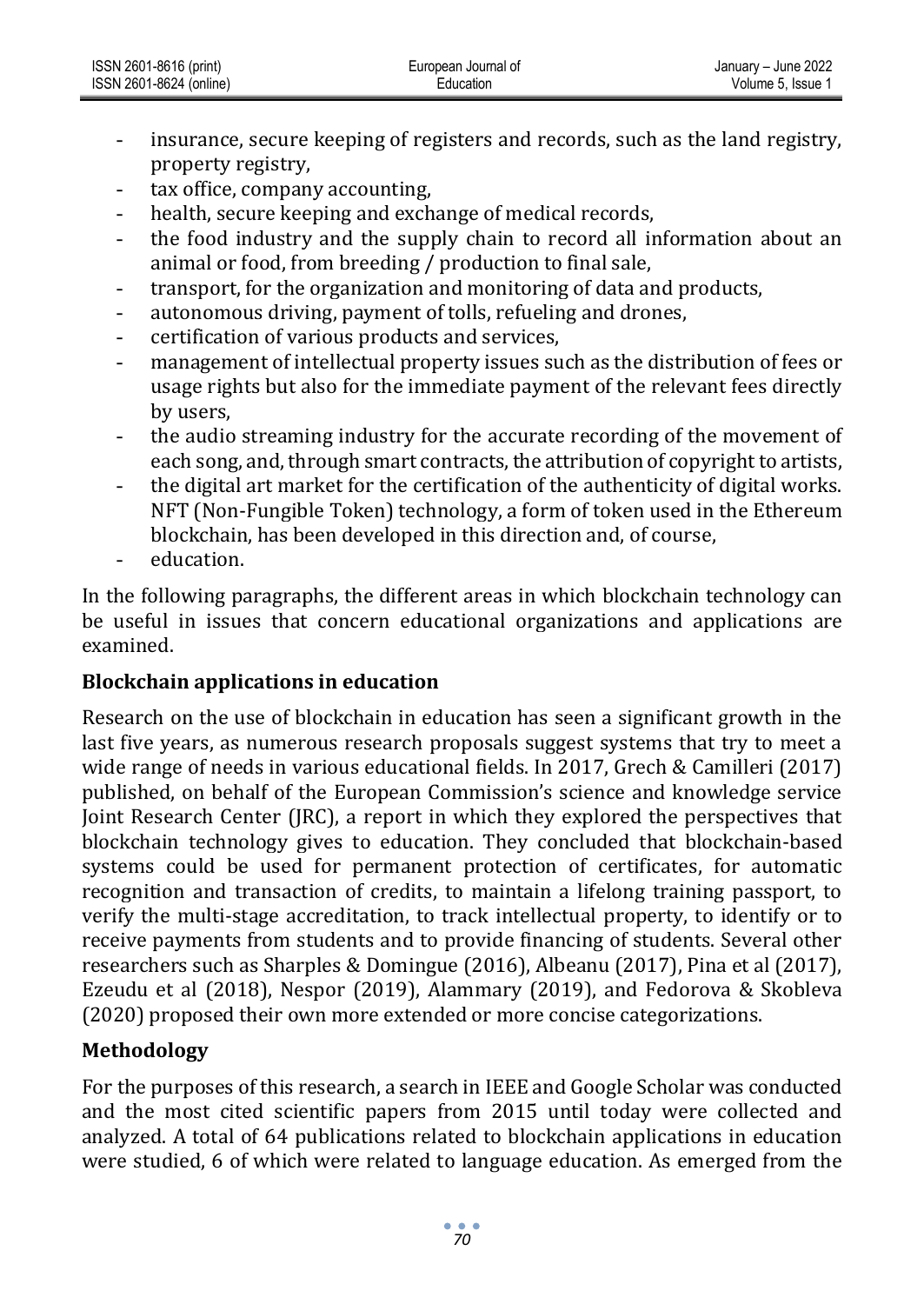above study, and in an effort to give a general perspective of the ongoing research, some of the most well-known applications are presented below divided into five general categories.

#### **Certification - Issue and storage of certificates and diplomas**

The issue, storage, verification and sharing of certificates and diplomas is the most important sector of development of educational blockchain applications, to solve trust problems in the education area (Sun et al, 2021). Certificates and individual learning records that attest someone's skills and achievements play an important role in both education and market, and, therefore, must be stored in long-term available and tamper-proof ledgers (Gräther et al, 2018). Many researchers believe that the application of blockchain technology can increase transparency and efficiency (Turcu et al, 2019), achieve decentralization, manage educational credentials and consequently reduce diploma fraud (Castro & Au-Yong-Oliveira, 2021) and certificate forgery (Reis-Marques et al, 2021).

The first application of its kind was developed in 2014 at the University of Nicosia, Cyprus (UNIC) which used blockchain technology to store and confirm its diplomas and to manage students' certificates received from MOOC platforms (Sharples and Domingue 2016). UNIC was also the first university that started to accept fees for studies as bitcoins (Fedorova & Skobleva, 2020). In 2017, The Massachusetts Institute of Technology (MIT) designed Blockcerts (and the corresponding mobile app BlockcertsWallet) based on the bitcoin blockchain, which uses open-source libraries, components, and applications in order to issue and verify digital diplomas and professional certificates (Pina et al, 2017). An example of Blockcerts application is MIT's Digital Diploma (Turcu et al, 2019). MIT is also among a group of leading universities which in 2018 started to develop the Digital Credentials Consortium, an infrastructure for digital credentials of academic achievement (DCC, 2022). Blockchain for Education platform is another system based on the Ethereum blockchain, which uses smart contracts for issuing, validating, and sharing certificates (Gräther et al, 2018). Castro & Au-Yong-Oliveira (2021) report other similar solutions based on Ethereum and smart contracts, such as those developed at the University of Zurich, University of Lisbon, and Ho Chi Minh City (HCMC) University of Technology in Vietnam. Several more attempts, functional or prototypes, are also mentioned in literature. Castro & Au-Yong-Oliveira (2021) proposed a system for issuing and validating certificates using blockchain and smart contracts; Nespor (2019) proposed a blockchain certification platform, which allows higher education providers or employers to supply official certificates for students with a high level of privacy of their information. Finally, Steiu (2020) cites some other examples of certifications and blockchain identity management applications implemented by educational institutions. These include systems developed by the University of Southern New Hampshire University, Open Source University, and the European start-up BCDiploma.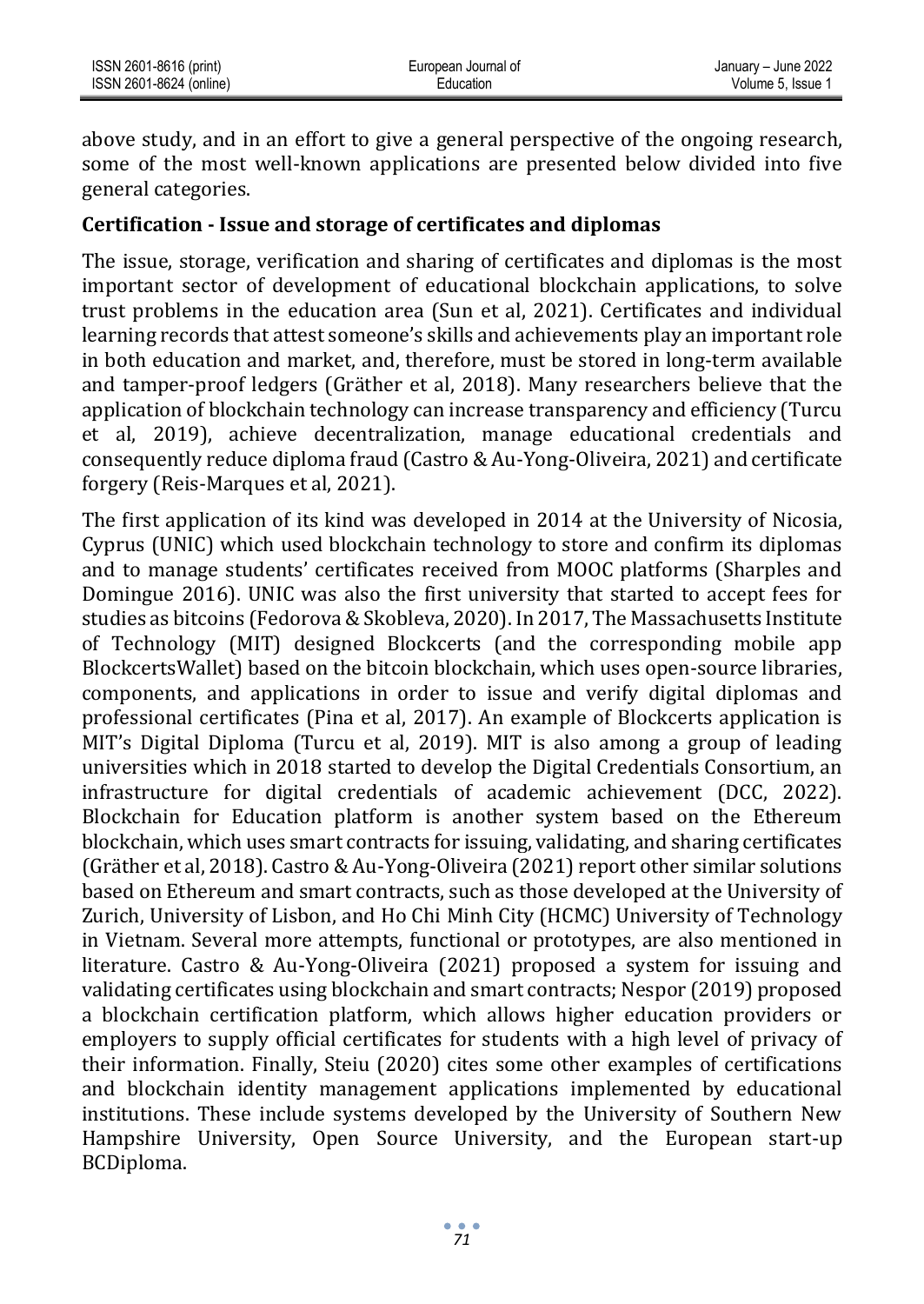### **Accreditation of studies or educational institutions - Verification of personal achievements**

Similar to the issue of certification of diplomas is the issue of accreditation of studies. Indeed, students acquire skills and knowledge in both the formal educational system and informal education programs, such as MOOCs. Blockchain could ensure secure "accredited educational records faithfully combined with a negotiable reputation system" (Sharples & Domingue, 2016) as well as the creation of an electronic portfolio containing information about the complete acquired knowledge by someone in his entire life (Fedorova & Skobleva, 2020).

Towards this direction, ie the accreditation of studies, the recognition and transaction of credits, and the attribution of badges certifying acquired knowledge, several universities, large enterprises, and start-ups propose systems able to simplify the process and to ensure the authenticity of students' achievements. Among the most promising initiatives is the creation of the global higher education credit platform EduCTX. The platform is based on the concept of the European Credit Transfer and Accumulation System (ECTS) and aims to offer a reliable digital solution to the -so far analog- higher education credit and grading system by reducing paperwork, improving communication between institutions and by simplifying certificate management and storage for students. The platform is based on a globally distributed P2P network and uses ECTX tokens -as academic credits- which represent an equivalent to student's credit value for completed courses. Thus, it offers stakeholders (students, HEIs, private companies, organizations, or institutions) a global and decentralized education credit and grading system (Turkanović et al, 2018).

Various systems belong to this category. They propose the award of badges that represent academic achievements such as microcredentials, nanodegrees, MOOCs, and certificates from various types of training programmes. OpenLearn is a system developed by the Open University (UK) which is based on the Ethereum public blockchain and awards badges to its study accreditations (Pina et al, 2017). OpenBadges is a system proposed by Mozilla Foundation which creates "digital badges with embedded metadata about skills and achievements" (Albeanu, 2017). Badges can be degrees and certifications, but also microcredentials or any other type of credential. OpenBlockchain is another project based on the Ethereum platform, developed by the Knowledge Media Institute (KMi) in partnership with British Telecommunications (BT) (Lemoie, 2017). For its experiments, the Institute considers Microcredentials (badges) allocated for courses available on the Open Learn website and MOOCs (UK platform FutureLearn) (Turcu et al, 2019). Massachusetts Institute of Technology (MIT) and the Learning Machine company proposed a digital badge for online learning addressed to award certification to students who have attended the projects of MIT Media Lab and passed the corresponding assessment (Skiba 2017). A similar system based on the Ethereum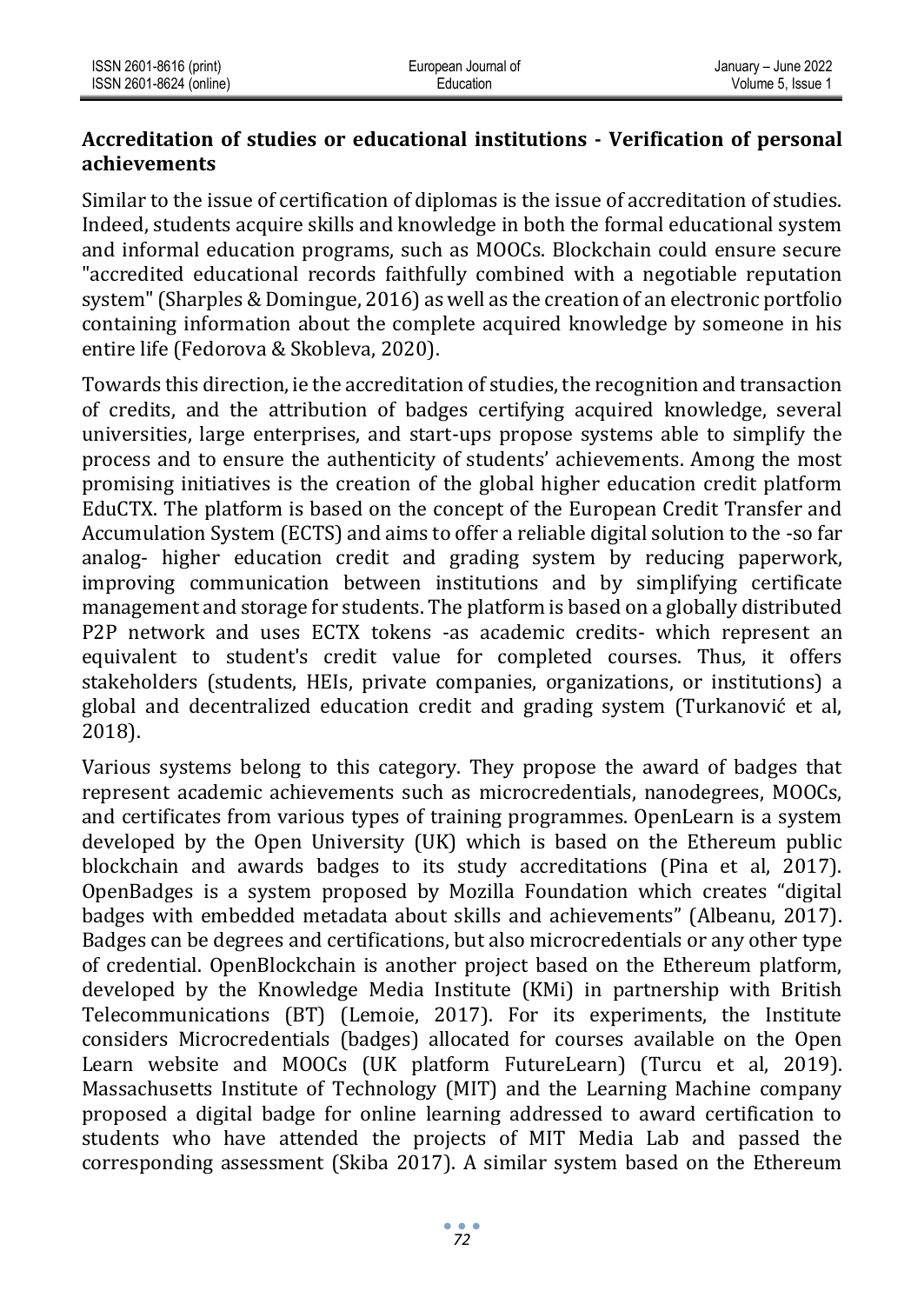| ISSN 2601-8616 (print)  | European Journal of | January - June 2022 |
|-------------------------|---------------------|---------------------|
| ISSN 2601-8624 (online) | ⊑ducation           | Volume 5. Issue 1   |

platform is used by the University of Glasgow for storage of student grades at the institution (Arndt, 2019). Disciplina is a platform which permits the creation of verified personal profiles based on academic and professional achievements (Kuvshinov, 2018; Arndt, 2019). Finally, Ocheja et al (2019) proposed a platform to track learning achievements, transcripts, and certificates (Reis-Marques et al, 2021) and Liu et al (2018), proposed a student's professional ability evaluation system able to link educational institutions and employment enterprises for sharing all necessary information regarding recruitment and industry requirements.

#### **Security and educational management**

Many researchers believe that blockchain technology can address the different security issues that LMS or other e-learning solutions (MOOCs, Web 2.0 based etc.) may face in an HEI environment. Fernández-Caramés & Fraga-Lamas (2019) believe that future smart campuses should use blockchain systems to ensure transparency and security. Towards this direction blockchain and, especially, smart contracts can provide new levels of security, trust, and transparency to e-learning and collaborative learning environments, ensure the validity of assessments and exams as well as the issue of credentials and the information storage in e-portfolios, and offer a significant security and efficiency enhancement to educational institutions and learners.

To this end, Altinay et al (2020), in their research study, analyzed the uses of blockchain in school management and especially in storing records, learning identity verification and content security. Bhaskar et al (2020) reviewed 36 research papers concerning teaching, learning, and student activities management, including administration activities at the school, college and universities, and proposed a blockchain system designed to facilitate all the above. Cheriguene et al (2022) proposed a trusted online-learning framework aiming to secure online learning platforms (LMSs) and, thus, to ensure the expected standard of teaching and fairness of assessment and to promote students' and teachers' motivation through blockchain reward methods. Ezeudu et al (2018) proposed an Ethereum based system which uses smart contracts for chemistry education students' data management. Bdiwi et al (2018) introduced the Ubiquitous learning (U-learning), an interactive multimedia system designed to encourage efficient communication among teachers and students in a collaborative learning environment with a high level of security. Finally, Bore et al (2017) proposed a blockchain-based School Information Hub (SIH) designed to improve a school's learning environment by collecting, analyzing, and reporting data that can assist and support the decision-making process.

#### **Protection of digital rights and digital content - Digital signatures, timestamps**

Protection of new knowledge, digital rights, copyright, digital content, learning objects acquired by students or faculty members, as well as digital signatures and timestamps is another field of application in which blockchain can offer significant improvements. Towards this direction, Hori et al (2018) discussed the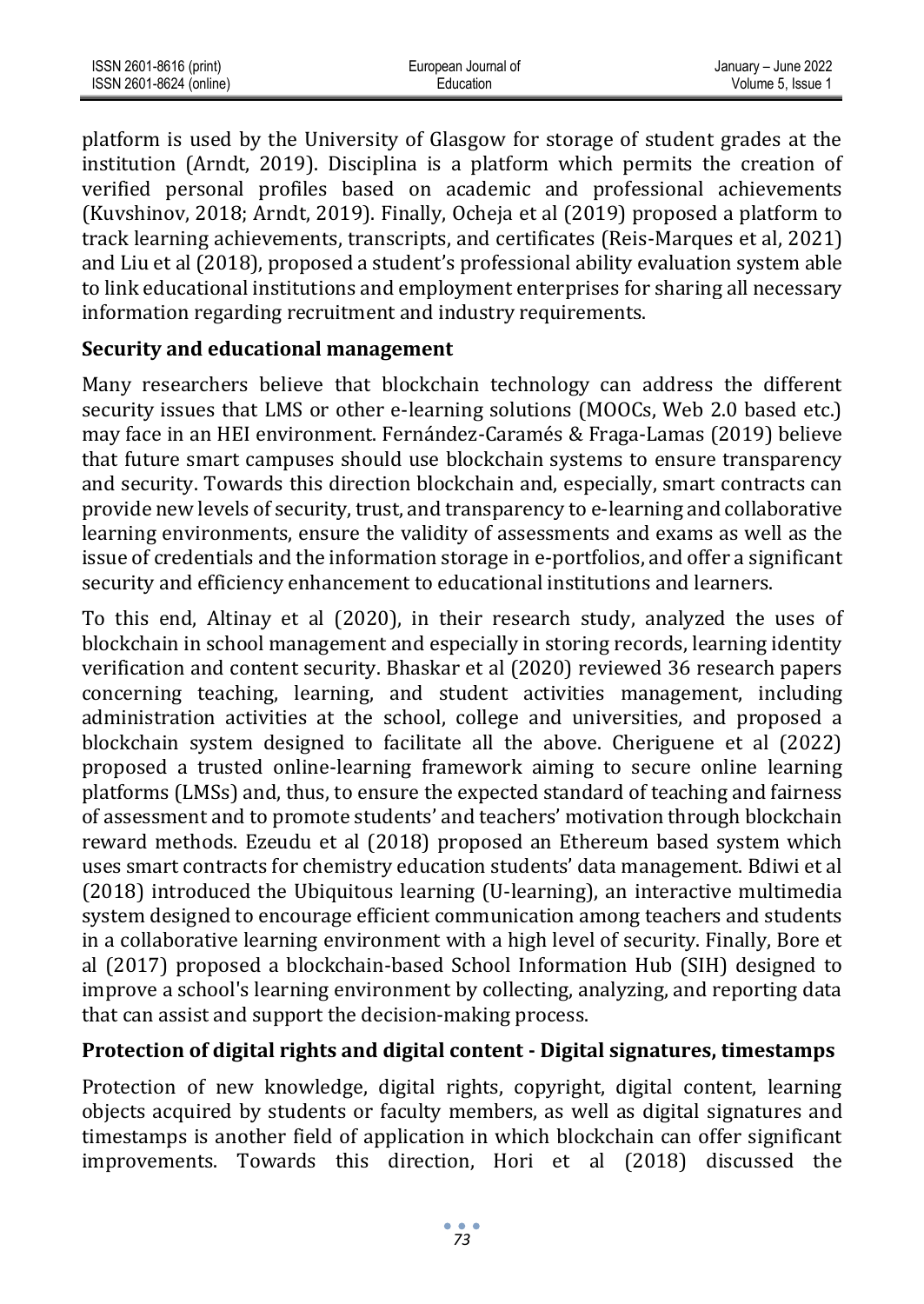| ISSN 2601-8616 (print)  | European Journal of | January - June 2022 |
|-------------------------|---------------------|---------------------|
| ISSN 2601-8624 (online) | Education           | Volume 5. Issue     |

implementation of the decentralized learning system "CHiLO" for protecting e-books' copyright and ownership, and Bond et al (2015) proposed the use of a digital signature scheme and timestamps in order to detect fake diplomas and fraud in academic certificates. Furthermore, systems such as OriginStamp are used to timestamp files, data, or documents, proving the originality and time of existence of any digital asset (Albeanu, 2017).

A lot of significant research has also been made in digital content management area. Sychov and Chirtsov (2018) developed a unified-bank of learning objects, Chakraborty et al (2017) designed a set of operations and systems to manage and control access to such digital resources, such as education certificates, Ali et al (2016) and Kishigami et al (2015) designed a platform for different kinds of distributed digital content management and Zyskind et al (2015) conceptualized a decentralized network of peers for personal data management.

#### **Learning and educational projects**

In this category several applications and systems that try to improve several processes of teaching and learning could be classified, as they were designed to store, protect, and exchange information related to students' performance and progress, to connect students with teachers and employers, to enhance students' interactions in the e-learning systems, to support learners' career decisions providing recommendations, to manage the quality of examination reviews, to store degrees and to measure learning outcomes and reward students.

#### **Educational and learning platforms**

Sony Global Education (SGE) is a global assessment platform developed in 2016 with the support of IBM, designed to store, protect, and exchange information related to students' performance and progress (Chen et al, 2018). BitDegree is a gamified online education platform that tries to connect students with teachers and employers. The system uses its own token and blockchain certificates and provides users with courses and learning incentives such as tokenized scholarships (Steiu, 2020). ODEM.io, is a platform which offers direct connections with educators, courses, and access to professional opportunities that meet students' personal profile while, by the use of tokens, ensuring the validity of their continuing education certificates (Steiu, 2020).

Holberton School was the first institute applying blockchain technology to store degrees (Chen et al, 2018). Their blockchain ledger attributes all kinds of educational information, such as learning behavior in class, micro academic project experience, and macro educational background, to a unique user ID. The Institute for Blockchain Studies uses blockchain to Coursera MOOCs accreditation, applying a "pay for success" model. The system uses smart contracts and provides a proof-of-truth mechanism to confirm that the students who signed up completed the course, as well as a payment mechanism (Skiba, 2017; Tapscott and Tapscott (2017). Among other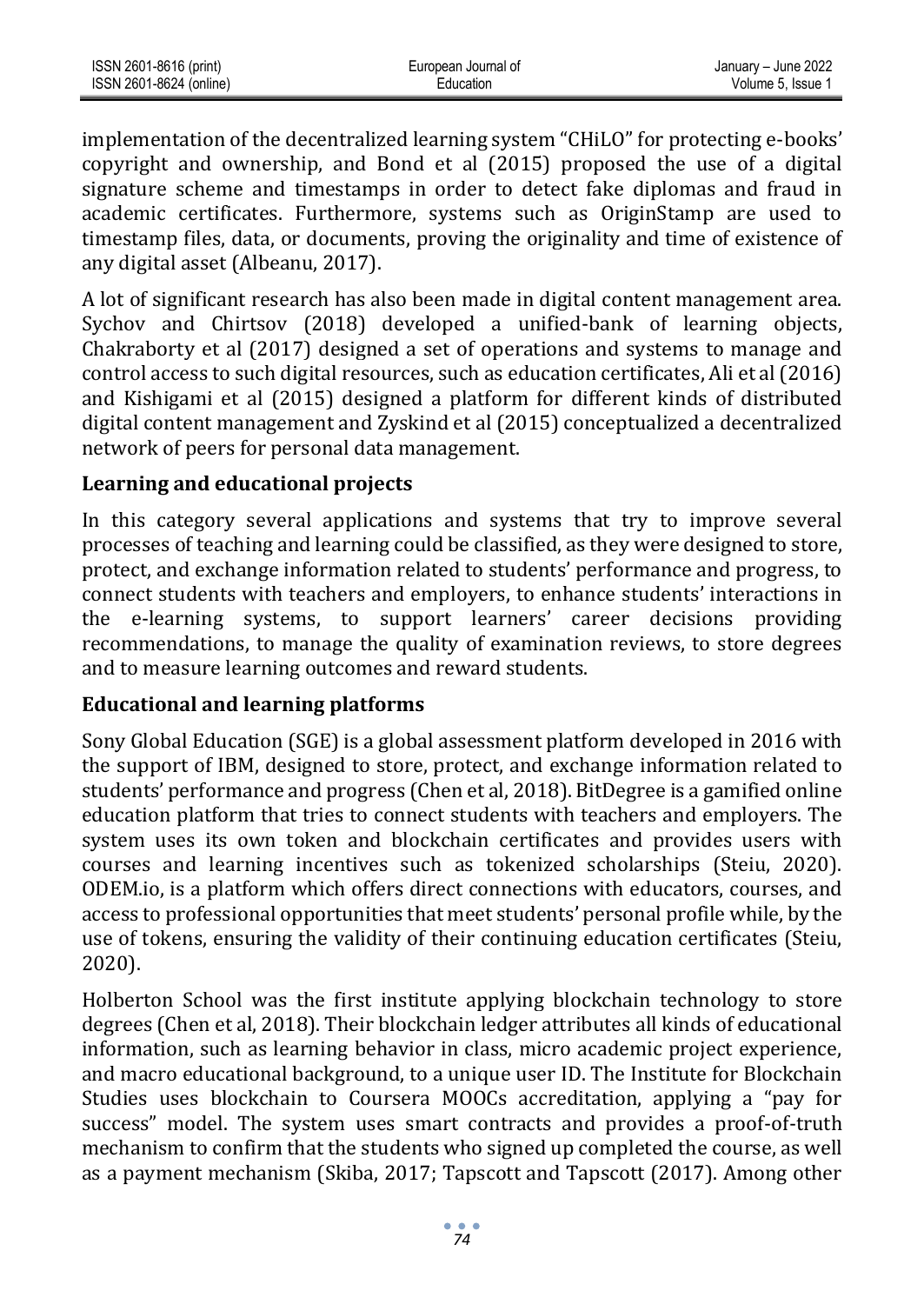| ISSN 2601-8616 (print)  | European Journal of | January - June 2022 |
|-------------------------|---------------------|---------------------|
| ISSN 2601-8624 (online) | Education           | Volume 5. Issue     |

systems designed to enhance students' interactions in the e-learning systems are the application proposed by Zhong et al (2018) which provides recommendations to support learners' career decisions, the smart blockchain badges proposed by Mikroyannidis et al (2018), and dAppER, a system designed to manage the quality of examination reviews, proposed by Mitchell et al (2019).

#### **Competencies and learning outcomes management**

Farah et al (2018) built a system to trace the performance of students for their activities. The system produces a learning block containing the total learning profile of each student. Williams (2019) proposed a learning environment for students. The environment provides prompt/direct support and meaningful feedback. It was intended to enhance the learning process by applying a wide set of skills, encourage critical thinking and problem solving with better collaboration and communication. Wu and Li (2018) introduced a decision-making system for examining students' professional knowledge and expertise. They developed it to build up an evaluation system which measures and manages students' operational proficiencies. Finally, Purnama et al (2021) proposed the Student-Centered Learning Blockchain (SCi-B), a three element system (E-Course, E-Portfolio, and E-Assessment) which can enhance the learning process and increase the credibility of student assessment.

#### **Reward systems**

Sharples & Domingue (2016) proposed Kudos, "a permanent distributed record of intellectual effort and associated reputational reward", which is a system that transforms information about the users' learning experience into a sort of digital currency. The system can be used to measure learning outcomes and stored in a virtual wallet. A similar system is the "Learning is Earning" initiative, which can foster students' learning motivation. As they learn, students will get digital currencies according to smart contracts as rewards. This kind of money can be stored in the education wallet, used as tuition, even exchanged with real currencies (Ezeudu et al, 2018).

#### **Blockchain applications in language learning**

The language learning sector can obviously benefit from the application of blockchain technology in all the areas mentioned above, but also in some more specific areas, such as the creation of a digital personal language knowledge Identity, the design of configurable language tests, the creation of systems for controlling language learning progress, or the language course design and evaluation. Blockchain could help towards the creation of a digital language knowledge Identity, by forming a ledger of the qualifications (certificates, scores, training etc.), formal (educational institutions) or informal (web services, apps, MOOCs etc.), that a learner has attained. This record could be stored in a public blockchain in order to be available to any institution or business interested. Smart contracts could offer significant benefits to traditional procedures, such as the attribution of intellectual rights and payment processes and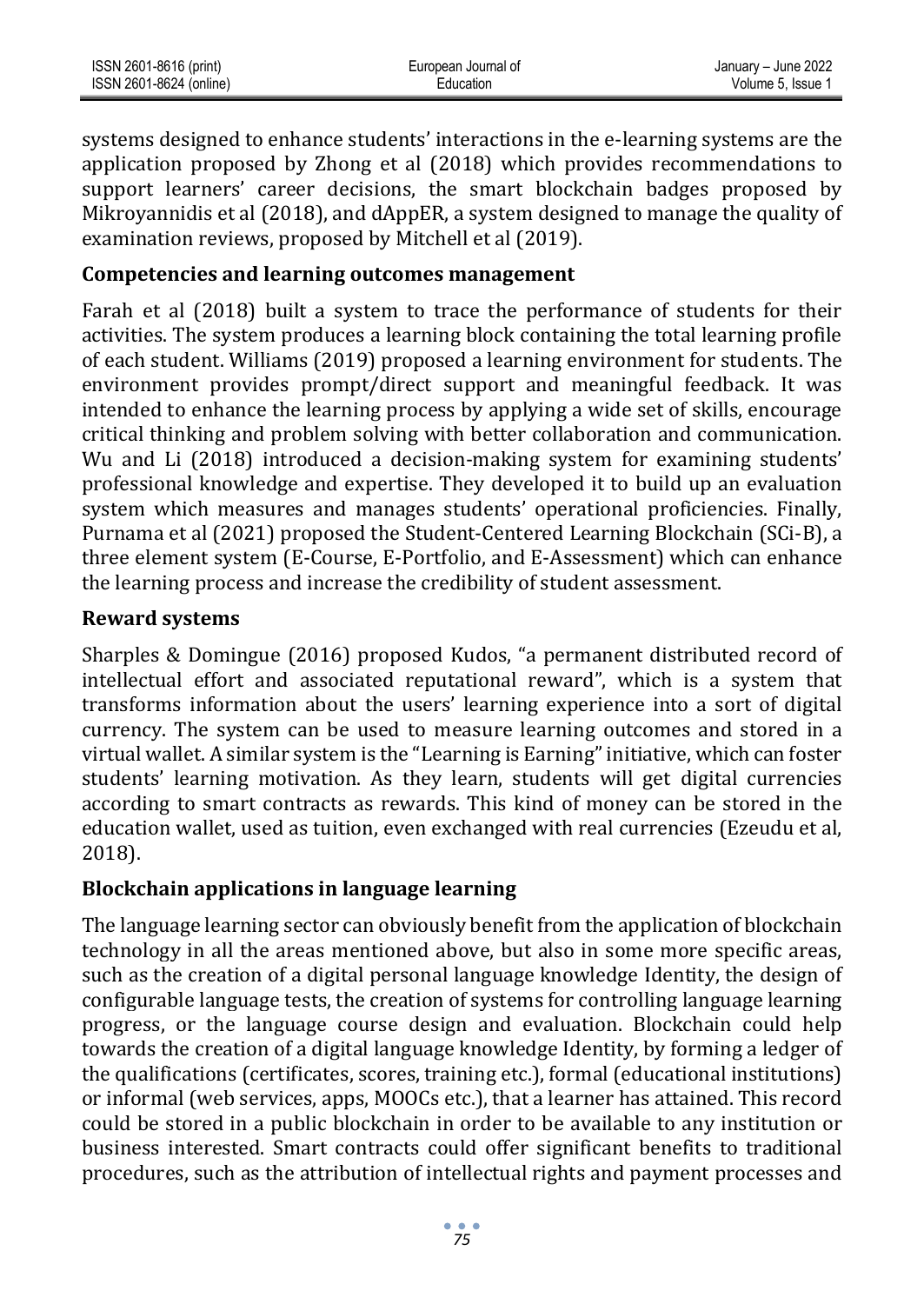| ISSN 2601-8616 (print)  | European Journal of | January - June 2022 |
|-------------------------|---------------------|---------------------|
| ISSN 2601-8624 (online) | Education           | Volume 5. Issue 1   |

allow royalties to be connected to the use of specific content. Smart contacts could also be created between learner and school or product in order to facilitate payments for specific educational services. Sayers (2016) believes that blockchain could also be a trusted base for the creation of a School or product validation system, giving access to information about the impact of a school or product on learners' language proficiency.

Literature in blockchain applications for language learning is currently limited. There are, however, some significant research projects. Sun et al (2021) proposed a blockchain-based online language learning system to monitor students' English learning process authentically and fairly. The system is able to manage students and learning materials and uses smart contracts in order to provide four functions: record students' learning behavior, calculate students' final scores, record the students' final scores and query scores. The authors believe that such a system can save teachers from heavy and complex homework and provide reliable evaluation on students' behavior. In their study Min & Bin (2022) explored the use of blockchain in course design and evaluation in Chinese universities. By implementing an experimental course based on blockchain technology, they found that the redesign of online courses based on blockchain can improve the quality of teaching and the trust of various parties in online education. Wu (2020) proposed an English Online Education Platform based on Genetic Algorithm and Blockchain Technology, aiming to improve work efficiency, to enhance the fairness and flexibility of the examination, and to make the examination work standardized and paperless. The system manages examinations, item bank, test papers, and a marking function, in order to emancipate the examiners and teachers from the traditional heavy examination work. In addition, the system considers the examination syllabus, the difficulty level, the content, and produces English language tests. Wang & Qiao (2020) proposed a virtual English teaching platform for landscape design majors based on blockchain technology, which combines unsupervised learning and machine learning. The platform is based on virtual reality technology to provide students with a more realistic visual experience. Researchers found that the combination of these technologies had a better teaching effect compared to the already existing traditional platform and is suitable for application to the actual English teaching for landscape design majors. Finally, Song & Shen (2022) designed a system for online foreign language education based on Ethereum and smart contracts. The system uses a modular architecture, it is suitable for use in colleges and universities, and aims to improve the overall teaching efficiency and quality of online language learning.

Along with the research in the use of blockchain in language learning, a very promising dynamic in the market is also beginning to arise. Du'Mmett (2019) reports that English Forward, one of the biggest learn English Q&A site, with over 250 million visitors, has implemented a blockchain application in order to accelerate the progress of English language learning and to offer a more comprehensive solution to link up with teachers, translators and other English language professionals. The company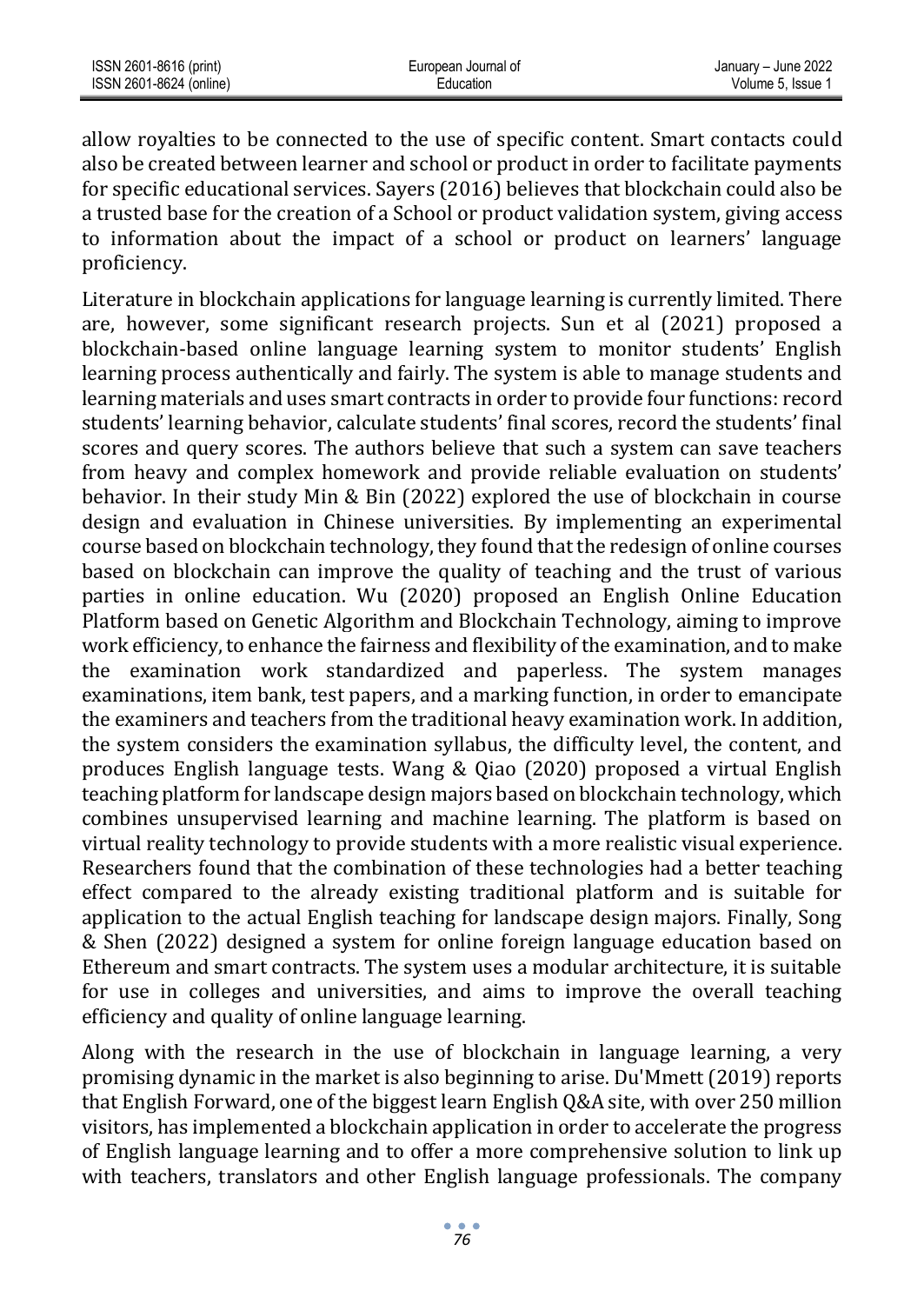| ISSN 2601-8616 (print)  | European Journal of | January - June 2022 |
|-------------------------|---------------------|---------------------|
| ISSN 2601-8624 (online) | Education           | Volume 5. Issue 1   |

believes that this solution can guarantee the collaboration, integration, motivation and simplicity that the current English Forward Community requires. Among the expected benefits are the more effective monetization of the expertise of teachers in a competitive and transparent manner, faster and more effective learning activities completion, easily verifiable and more secure rating and certification for both students and teachers, and encouragement of more companies to adopt blockchain, ensuring massive adoption of the platform in order to reach a better return on financial investment on the blockchain technology.

#### **Conclusion**

As evidenced by the applications and systems presented, blockchain technology seems to have great potential for exploitation in the education area. In their report, Grech & Camilleri (2017) proposed several scenarios for implementing technology in current or future educational procedures. Among them are certification, accreditation, recognition and transfer of credits, lifelong learning passport, eportfolios, rewards, payments and funding, and management of intellectual property. Research could also go forward in learning activities design and implementation, tracking of the learning process and measure of outcomes, evaluation, and accreditation and improvement of the quality of online education. Future research could also focus in sectors such as the job driven education, and lifelong learning education, where the need for blockchain-backed credentialing will increase in the next years. Especially with the use of smart contracts, there can also be a benefit from the implementation of new secure and simplified procedures that ensure collaboration and partnership not only between educational institutions but also between teachers and schools, as well as between teachers and students. Finally, blockchain can be used to motivate teachers and students by giving rewards -in badges or digital currency- to those who meet the agreed standards or goals (Chen et al, 2018).

New technological developments, such as 5G networks, smart and interconnected devices and the development of the Internet of Things (IoT), lead to a new reality in which the secure data transfer and storage are non-negotiables. In this new reality, blockchain technology can play a crucial role as it has the ability to reduce costs, increase transaction speed and provide the necessary background for the safe and inviolable operation of systems, as well as the opportunity to create new innovative services and applications.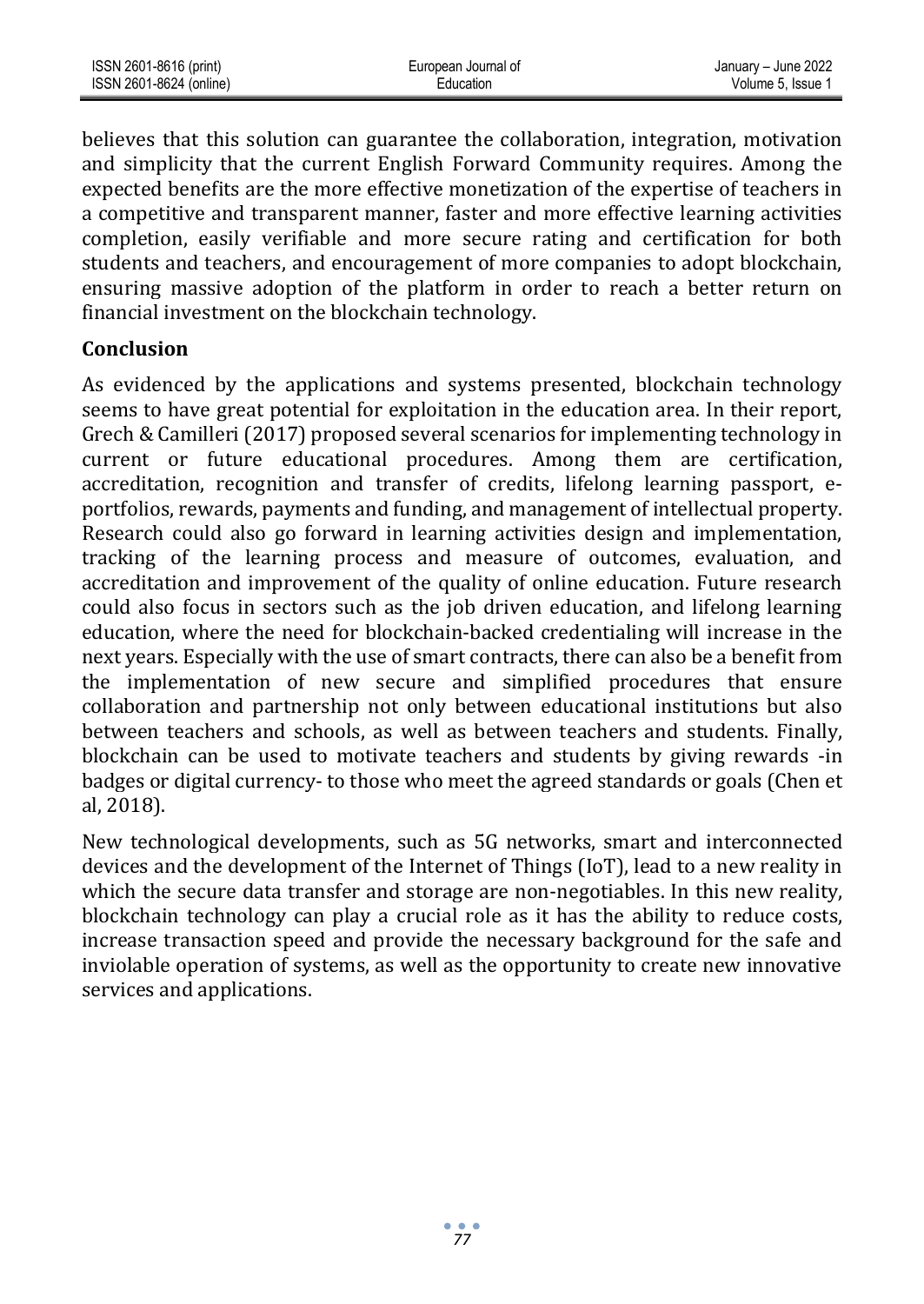### **References**

- [1] Alammary, A., Alhazmi, S., Almasri, M., & Gillani, S. (2019). Blockchain-based applications in education: A systematic review. Applied Sciences, 9(12), 2400. https://www.mdpi.com/2076-3417/9/12/2400/pdf
- [2] Albeanu, G. (2017). Blockchain technology and education. In The 12th International Conference on Virtual Learning ICVL (pp. 271-275). https://bit.ly/3MqIXTj
- [3] Ali, M., Nelson, J., Shea, R., & Freedman, M. J. (2016). Blockstack: A global naming and storage system secured by blockchains. In 2016 USENIX annual technical conference (USENIX ATC 16) (pp. 181-194). https://www.usenix.org/system/files/conference/atc16/atc16\_paperali.pdf
- [4] Altinay, F., Beyatli, O., Dagli, G., & Altinay, Z. (2020). The role of Edmodo model for professional development: The uses of blockchain in school management. International Journal of Emerging Technologies in Learning (iJET), 15(12), 256-270. https://www.learntechlib.org/p/217556/article\_217556.pdf
- [5] Arndt, T. (2019). An Overview of Blockchain for Higher Education. In KMIS (pp. 231-235). https://www.scitepress.org/Papers/2019/83439/83439.pdf
- [6] Bdiwi, R., De Runz, C., Faiz, S., & Cherif, A. A. (2018). A blockchain based decentralized platform for ubiquitous learning environment. In 2018 IEEE 18th International Conference on Advanced Learning Technologies (ICALT) (pp. 90-92). IEEE. https://ieeexplore.ieee.org/stamp/stamp.jsp?arnumber=8433463
- [7] Bharathan, V. (2020, Jun 1). Blockchain Was Born 20 Years Before Bitcoin. Forbes (Online). https://www.forbes.com/sites/vipinbharathan/2020/06/01/theblockchain-was-born-20-years-before-bitcoin/?sh=2d14c0905d71
- [8] Bhaskar, P., Tiwari, C. K., & Joshi, A. (2020). Blockchain in education management: present and future applications. Interactive Technology and Smart Education. ISSN: 1741-5659 https://www.emerald.com/insight/content/doi/10.1108/ITSE-07-2020- 0102/full/pdf?title=blockchain-in-education-management-present-andfuture-applications
- [9] Bond, F., Amati, F., & Blousson, G. (2015). Blockchain, academic verification use case. Buenos Aires. http://signaturausercontent.s3.amazonaws.com/blockchain\_academic\_verification\_use\_case. pdf
- [10] Bore, N., Karumba, S., Mutahi, J., Darnell, S. S., Wayua, C., & Weldemariam, K. (2017). Towards blockchain-enabled school information hub. In Proceedings of the Ninth International Conference on Information and Communication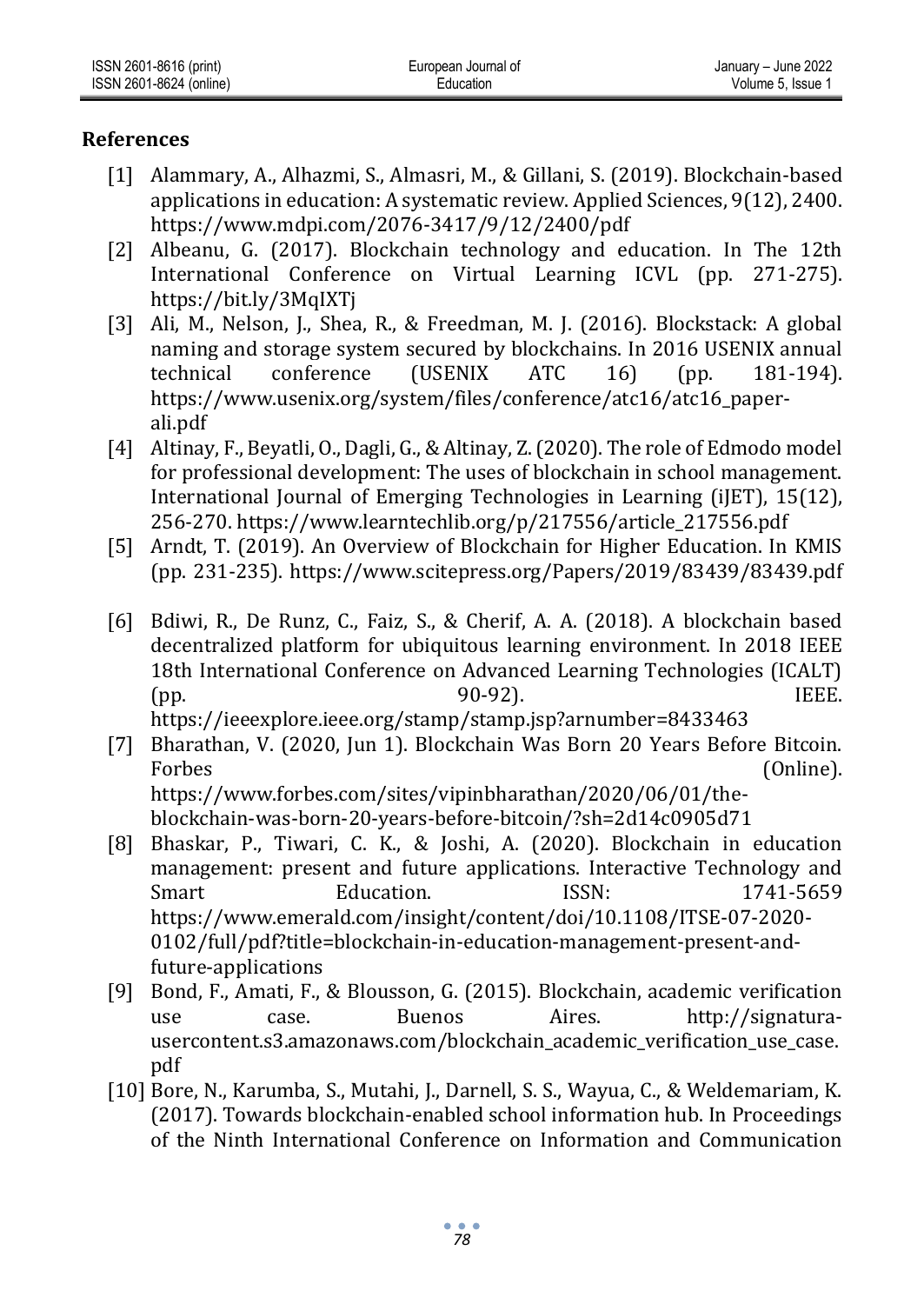| ISSN 2601-8616 (print)  | opean Journal of<br>∟ur | <b>June 2022</b><br>Januarv – |
|-------------------------|-------------------------|-------------------------------|
| ISSN 2601-8624 (online) | ation                   | Issue<br>olume 5              |

Technologies and Development (pp. 1-4). https://dl.acm.org/doi/pdf/10.1145/3136560.3136584

- [11] Castro, R. Q., & Au-Yong-Oliveira, M. (2021). Blockchain and higher education diplomas. European Journal of Investigation in Health, Psychology and Education, 11(1), 154-167. file:///C:/Users/Admin/Downloads/ejihpe-11- 00013.pdf
- [12] Chakraborty, S., Dutta, K., & Berndt, D. (2017). Blockchain based Resource Management System. Available at SSRN 3104351. https://papers.ssrn.com/sol3/Delivery.cfm/SSRN\_ID3104351\_code263245 0.pdf?abstractid=3104351&mirid=1
- [13] Chen, G., Xu, B., Lu, M., & Chen, N. S. (2018). Exploring blockchain technology and its potential applications for education. Smart Learning Environments,  $5(1)$ , 1-10.

https://slejournal.springeropen.com/track/pdf/10.1186/s40561-017- 0050-x.pdf

- [14] Cheriguene, A., TaiKabache, T., Adnane, A., Kerrache C.A., & Farhan Ahmad, F. (2022). On the use of Blockchain Technology for Education during Pandemics. DOI: 10.1109/MITP.2021.3066252. https://www.researchgate.net/publication/358807148\_On\_the\_use\_of\_Bloc kchain\_Technology\_for\_Education\_during\_Pandemics
- [15] DCC (2022). Digital Credentials Consortium. https://digitalcredentials.mit.edu/wp-content/uploads/2020/02/whitepaper-building-digital-credential-infrastructure-future.pdf
- [16] Du'Mmett, S. (Mar 26, 2019). What Does Blockchain Guarantee for the Learn English Community? Cryptopolitan (online). https://www.cryptopolitan.com/what-does-blockchain-guarantee-for-thelearn-english-community/
- [17] Efanov, D., & Roschin, P. (2018). The all-pervasiveness of the blockchain technology. Procedia computer science, 123, 116-121. https://bit.ly/3JoUFft
- [18] Ezeudu, F. O., Eya, N. M., & Nworgi, H. I. (2018). Application of Blockchainbased Technology in Chemistry Education Students' Data Management. International Journal of Database Theory and Application, 11(2), 11-22. http://dx.doi.org/10.14257/ijdta.2018.11.2.02
- [19] Farah, J. C., Vozniuk, A., Rodríguez-Triana, M. J., & Gillet, D. (2018). A blueprint for a blockchain-based architecture to power a distributed network of tamper-evident learning trace repositories. In 2018 IEEE 18th International Conference on Advanced Learning Technologies (ICALT) (pp. 218-222). IEEE. https://ieeexplore.ieee.org/document/8433497
- [20] Fedorova, E. P., & Skobleva, E. I. (2020). Application of blockchain technology in higher education. European Journal of Contemporary Education, 9(3), 552- 571. https://files.eric.ed.gov/fulltext/EJ1272331.pdf
- [21] Fernández-Caramés, T. M., & Fraga-Lamas, P. (2019). Towards next generation teaching, learning, and context-aware applications for higher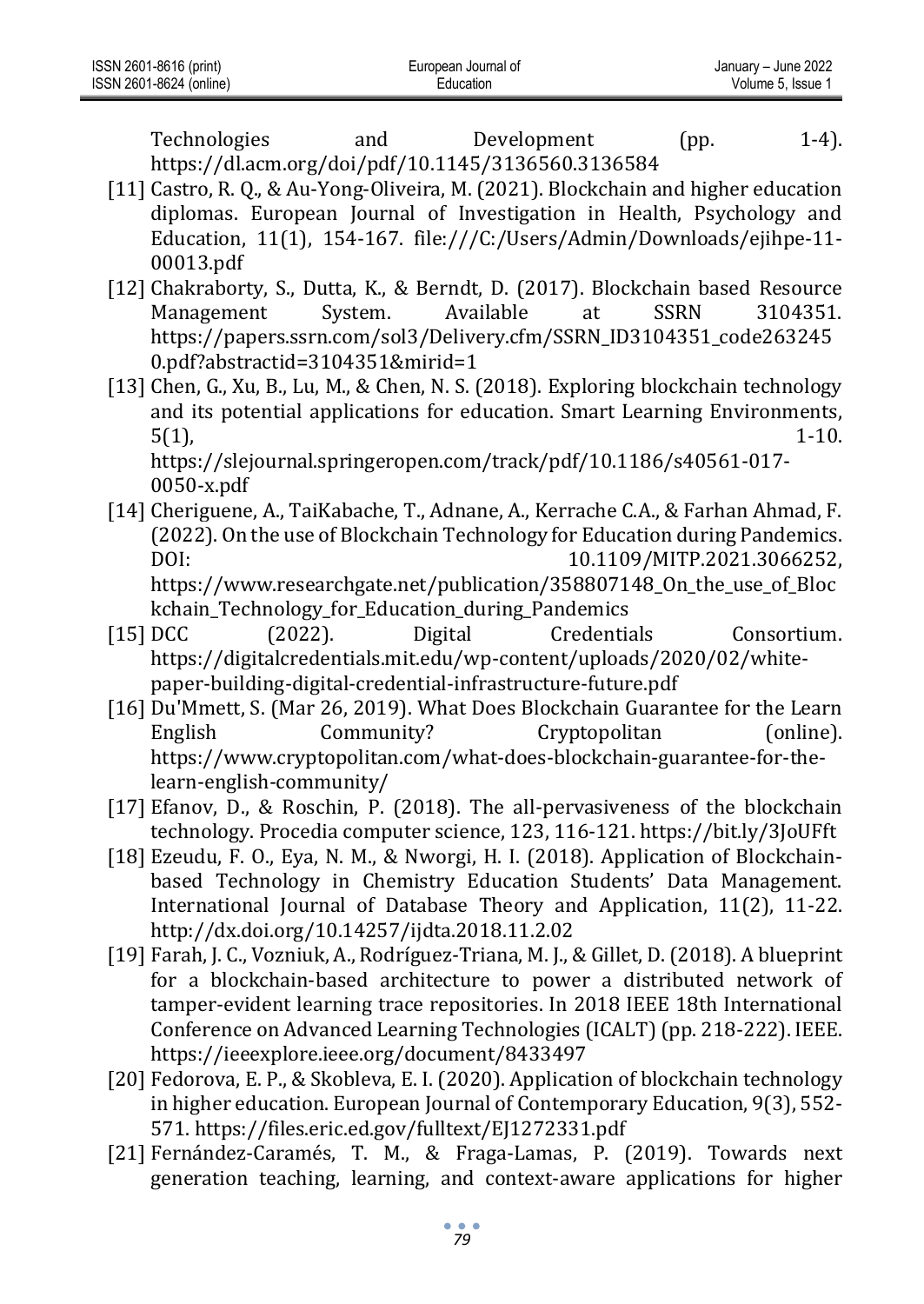| ISSN 2601-8616 (print)  | European Journal of | January - June 2022 |
|-------------------------|---------------------|---------------------|
| ISSN 2601-8624 (online) | Education           | Volume 5. Issue 1   |

education: A review on blockchain, iot, fog and edge computing enabled smart campuses and universities. Applied Sciences, 9(21), 4479. https://www.mdpi.com/2076-3417/9/21/4479/pdf

- [22] Gräther, W., Kolvenbach, S., Ruland, R., Schütte, J., Torres, C., & Wendland, F. (2018). Blockchain for education: lifelong learning passport. In Proceedings of 1st ERCIM Blockchain workshop 2018. European Society for Socially Embedded Technologies (EUSSET). https://dl.eusset.eu/bitstream/20.500.12015/3163/1/blockchain2018\_07. pdf
- [23] Grech, A., & Camilleri, A. F. (2017). Blockchain in education. Luxembourg: Publications Office of the European Union. Luxembourg: Publications Office of the European Union 2017, 132 S. - (JRC Science for Policy Report). DOI: 10.25656/01:15013,

https://www.pedocs.de/volltexte/2018/15013/pdf/Grech\_Camilleri\_2017\_ Blockchain\_in\_Education.pdf

- [24] Gupta, V. (2017, February 28). A Brief History of Blockchain. Harvard Business Review (online). https://hbr.org/2017/02/a-brief-history-of-blockchain
- [25] Hori, M., Ono, S., Miyashita, K., Kobayashi, S., Miyahara, H., Kita, T., & Yamaji, K. (2018). Learning System based on Decentralized Learning Model using Blockchain and SNS. In CSEDU (1) (pp. 183-190). https://bit.ly/3OxAVKa
- [26] Kishigami, J., Fujimura, S., Watanabe, H., Nakadaira, A., & Akutsu, A. (2015). The blockchain-based digital content distribution system. In 2015 IEEE fifth international conference on big data and cloud computing (pp. 187-190), IEEE. https://ieeexplore.ieee.org/document/7310737
- [27] Kuvshinov, K., Nikiforov, I., Mostovoy, J., Mukhutdinov, D., Andreev, K., & Podtelkin, V. (2018). Disciplina: Blockchain for education. Yellow Paper. https://www.disciplina.io/yellowpaper.pdf
- [28] Liu, Q., Guan, Q., Yang, X., Zhu, H., Green, G., & Yin, S. (2018). Educationindustry cooperative system based on blockchain. In 2018 1st IEEE international conference on hot information-centric networking (HotICN) (pp. 207-211). IEEE. https://ieeexplore.ieee.org/document/8606036
- [29] Lemoie, K. (October 26, 2017). Innovations in Open Badges & Blockchain. Badgechain (online). http://badgechain.com/innovations-in-open-badgesblockchain/
- [30] Mikroyannidis, A., Domingue, J., Bachler, M., & Quick, K. (2018). A learnercentred approach for lifelong learning powered by the blockchain. In EdMedia+ innovate learning (pp. 1388-1393). Association for the Advancement of Computing in Education (AACE). http://oro.open.ac.uk/55989/1/EdMediaBlockchainacceptedpaper%201.pd f
- [31] Min, L., & Bin, G. (2022). Online teaching research in universities based on blockchain. Education and Information Technologies, 1-24. https://link.springer.com/content/pdf/10.1007/s10639-022-10889-w.pdf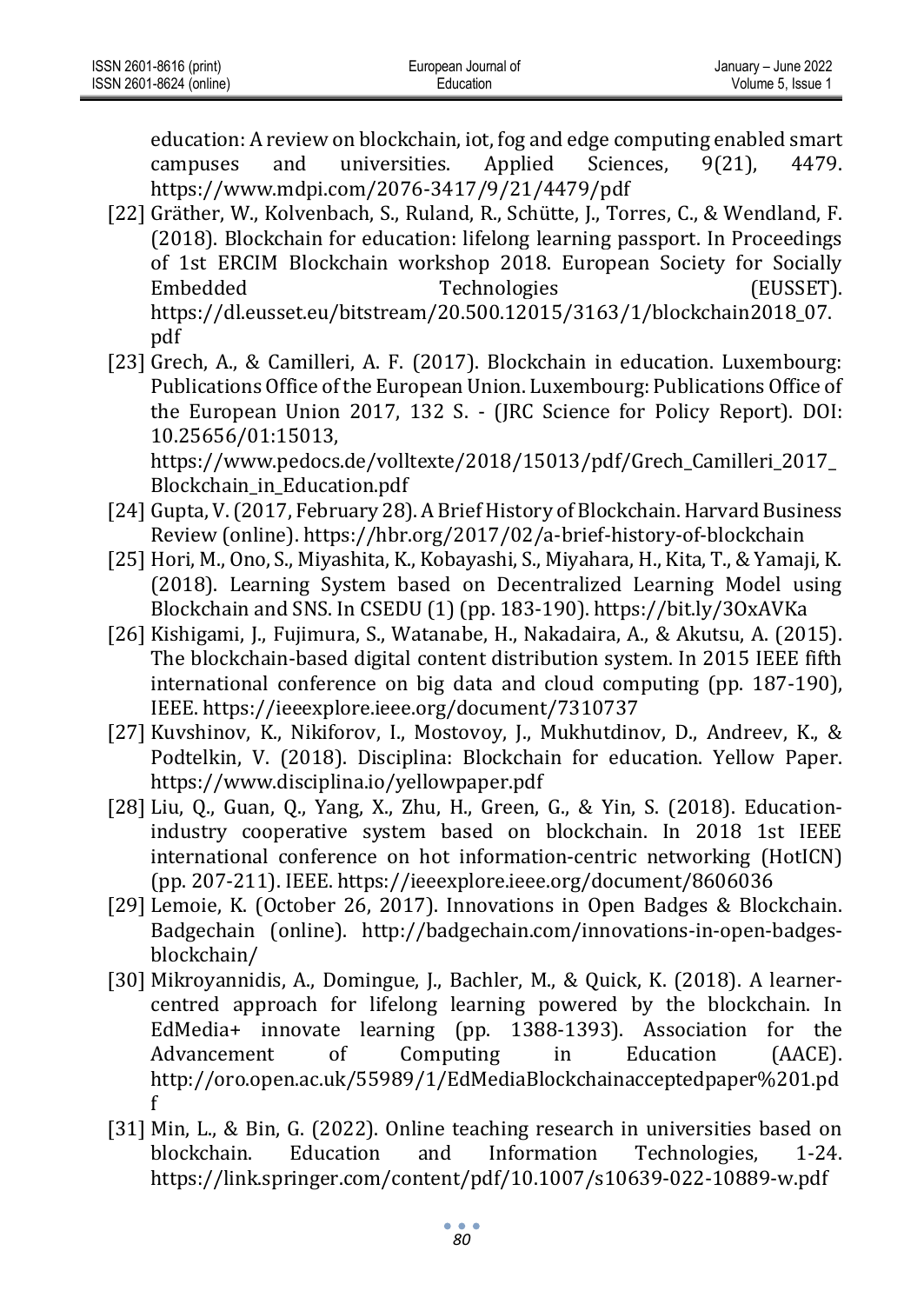| ISSN 2601-8616 (print)  | European Journal of | January - June 2022 |
|-------------------------|---------------------|---------------------|
| ISSN 2601-8624 (online) | Education           | Volume 5. Issue     |

- [32] Mitchell, I., Hara, S., & Sheriff, M. (2019). dAppER: decentralised application for examination review. In 2019 IEEE 12th International Conference on Global Security, Safety and Sustainability (ICGS3) (pp. 1-14). IEEE. https://ieeexplore.ieee.org/document/8688143
- [33] Nakamoto, S. (2008). Bitcoin: A peer-to-peer electronic cash system. Manubot. https://nakamotoinstitute.org/static/docs/bitcoin.pdf
- [34] Nespor, J. (2019). Cyber schooling and the accumulation of school time. Pedagogy, Culture & Society, 27(3), 325-341. https://www.tandfonline.com/doi/pdf/10.1080/14681366.2018.1489888
- [35] Nofer, M., Gomber, P., Hinz, O., & Schiereck, D. (2017). Blockchain. Business & Information Systems Engineering, 59(3), 183-187. https://link.springer.com/content/pdf/10.1007/s12599-017-0467-3.pdf
- [36] Ocheja, P., Flanagan, B., Ueda, H., & Ogata, H. (2019). Managing lifelong learning records through blockchain. Research and Practice in Technology Enhanced Learning, 14(1), 1-19. https://link.springer.com/content/pdf/10.1186/s41039-019-0097-0.pdf
- [37] Pina, A. R. B., Torlà, C. B., Quintero, L. C., & Segura, J. A. (2017). Blockchain en Educación: introducción y crítica al estado de la cuestión. Edutec. Revista Electrónica de Tecnología Educativa, (61), a363-a363. https://www.edutec.es/revista/index.php/edutece/article/view/915/pdf\_en
- [38] Purnama, S., Aini, Q., Rahardja, U., Santoso, N. P. L., & Millah, S. (2021). Design of Educational Learning Management Cloud Process with Blockchain 4.0 based E-Portfolio. Journal of Education Technology, 5(4), 628-635. https://ejournal.undiksha.ac.id/index.php/JET/article/download/40557/2 0151
- [39] Reis-Marques, C., Figueiredo, R., & de Castro Neto, M. (2021). Applications of Blockchain Technology to Higher Education Arena: A Bibliometric Analysis. European Journal of Investigation in Health, Psychology and Education, 11(4), 1406-1421. https://www.mdpi.com/2254-9625/11/4/101/pdf
- [40] Sayers, J. (July 12, 2016). The Blockchain and Possible Impacts on Language Learning. Medium (online). https://medium.com/decentralize-today/theblockchain-and-possible-impacts-on-language-learning-c06c73c66d6
- [41] Sharples, M., & Domingue, J. (2016). The blockchain and kudos: A distributed system for educational record, reputation and reward. In European conference on technology enhanced learning (pp. 490-496). Springer, Cham. https://link.springer.com/chapter/10.1007/978-3-319-45153-4\_48
- [42] Skiba, D. J. (2017). The potential of blockchain in education and health care. Nursing education perspectives, 38(4), 220-221. https://www.proquest.com/docview/1918308392/fulltextPDF/F89C1219C 0334F92PQ/1?accountid=8359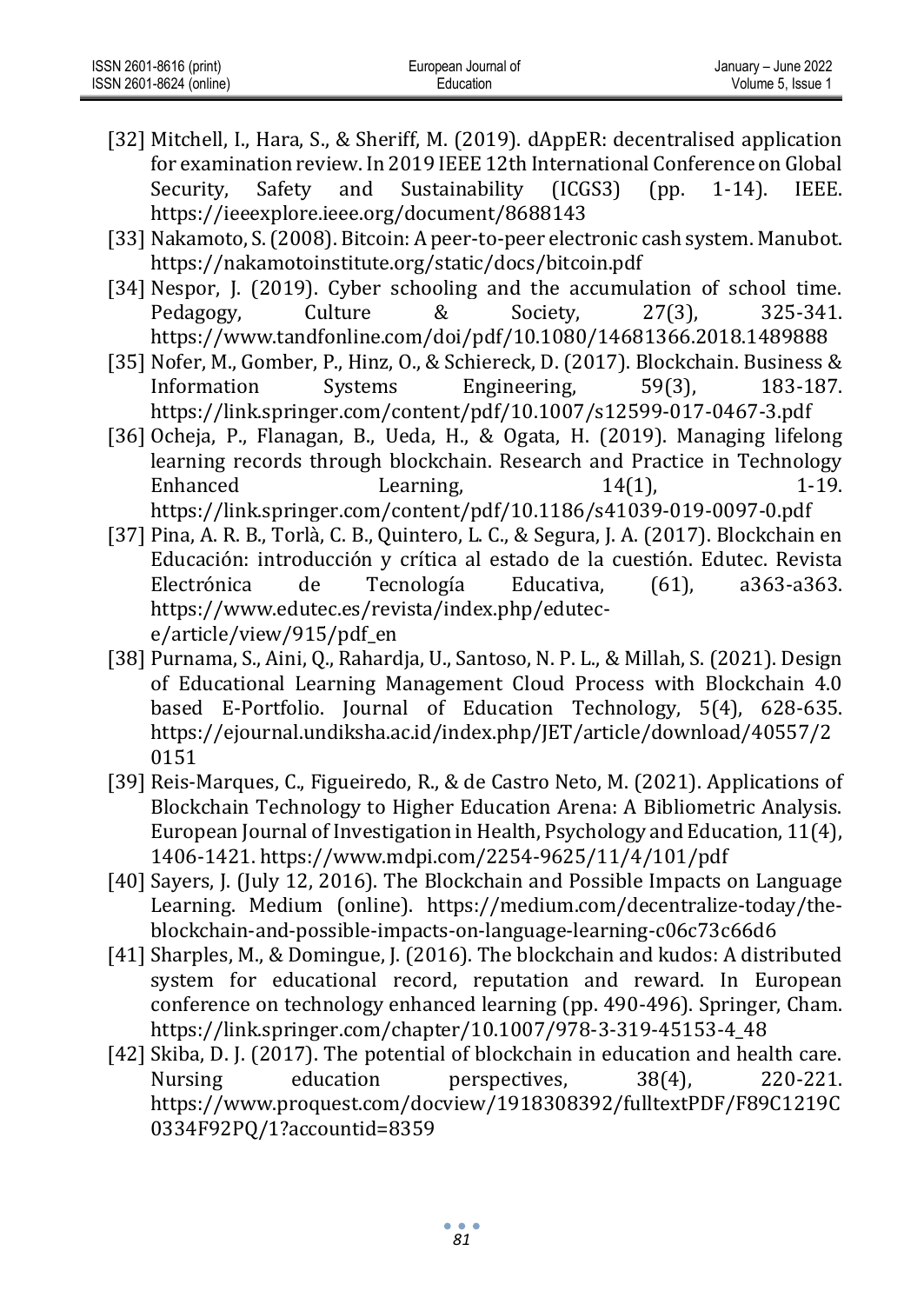- [43] Song, Y., & Shen, Y. (2022). System Design for Online Foreign Language Education Based on Blockchain Technology. Computational Intelligence and Neuroscience, 2022. https://doi.org/10.1155/2022/5180307
- [44] Steiu, M. F. (2020). Blockchain in education: Opportunities, applications, and challenges. The extent of the extent of the First Contract Monday. https://firstmonday.org/ojs/index.php/fm/article/download/10654/9726

[45] Sun, X., Zou, J., Li, L., & Luo, M. (2021). A blockchain-based online language learning system. Telecommunication Systems, 76(2), 155-166. https://link.springer.com/content/pdf/10.1007/s11235-020-00699-1.pdf

- [46] Swan, M. (2015). Blockchain: Blueprint for a new economy. O'Reilly Media, Inc. Sebastopol, CA 95472, ISBN13: 978-1-492-92049-7
- [47] Sychov, S., & Chirtsov, A. (2018). Towards developing the unified bank of learning objects for electronic educational environment and its protection. In Proceedings of the 2018 workshop on PhD software engineering education: challenges, trends, and programs, St. Petersburg, Russia (Vol. 17, p. 1e6). http://ceur-ws.org/Vol-2256/SWEPHD18\_paper\_09.pdf
- [48] Tapscott, D., & Tapscott, A. (2017). The blockchain revolution and higher education. Educause Review, 52(2), 11-24. https://bit.ly/3L7uJGK
- [49] Turcu, C., Turcu, C., & Chiuchisan, I. (2019). Blockchain and its Potential in Education. arXiv preprint arXiv:1903.09300. https://arxiv.org/ftp/arxiv/papers/1903/1903.09300.pdf
- [50] Turkanović, M., Hölbl, M., Košič, K., Heričko, M., & Kamišalić, A. (2018). EduCTX: A blockchain-based higher education credit platform. IEEE access, 6, 5112-5127.

https://ieeexplore.ieee.org/stamp/stamp.jsp?tp=&arnumber=8247166

- [51] Wang, P., & Qiao, S. (2020). Emerging applications of blockchain technology on a virtual platform for English teaching and learning. Wireless Communications and Mobile Computing, 2020. https://www.hindawi.com/journals/wcmc/2020/6623466/
- [52] Wegrzyn, K. & Wang, E. (August 19, 2021). Types of Blockchain: Public, Private, or Something in Between, Foley (online) https://www.foley.com/en/insights/publications/2021/08/types-ofblockchain-public-private-between
- [53] Williams, P. (2019). Does competency-based education with blockchain signal a new mission for universities?. Journal of higher education policy and management, 104-117. https://www.tandfonline.com/doi/pdf/10.1080/1360080X.2018.1520491
- [54] Wu, X. (2020). Research on english online education platform based on genetic algorithm and blockchain technology. Wireless Communications and Mobile Computing, 2020. https://downloads.hindawi.com/journals/wcmc/2020/8827084.pdf
- [55] Wu, B., & Li, Y. (2018). Design of evaluation system for digital education operational skill competition based on blockchain. In 2018 IEEE 15th